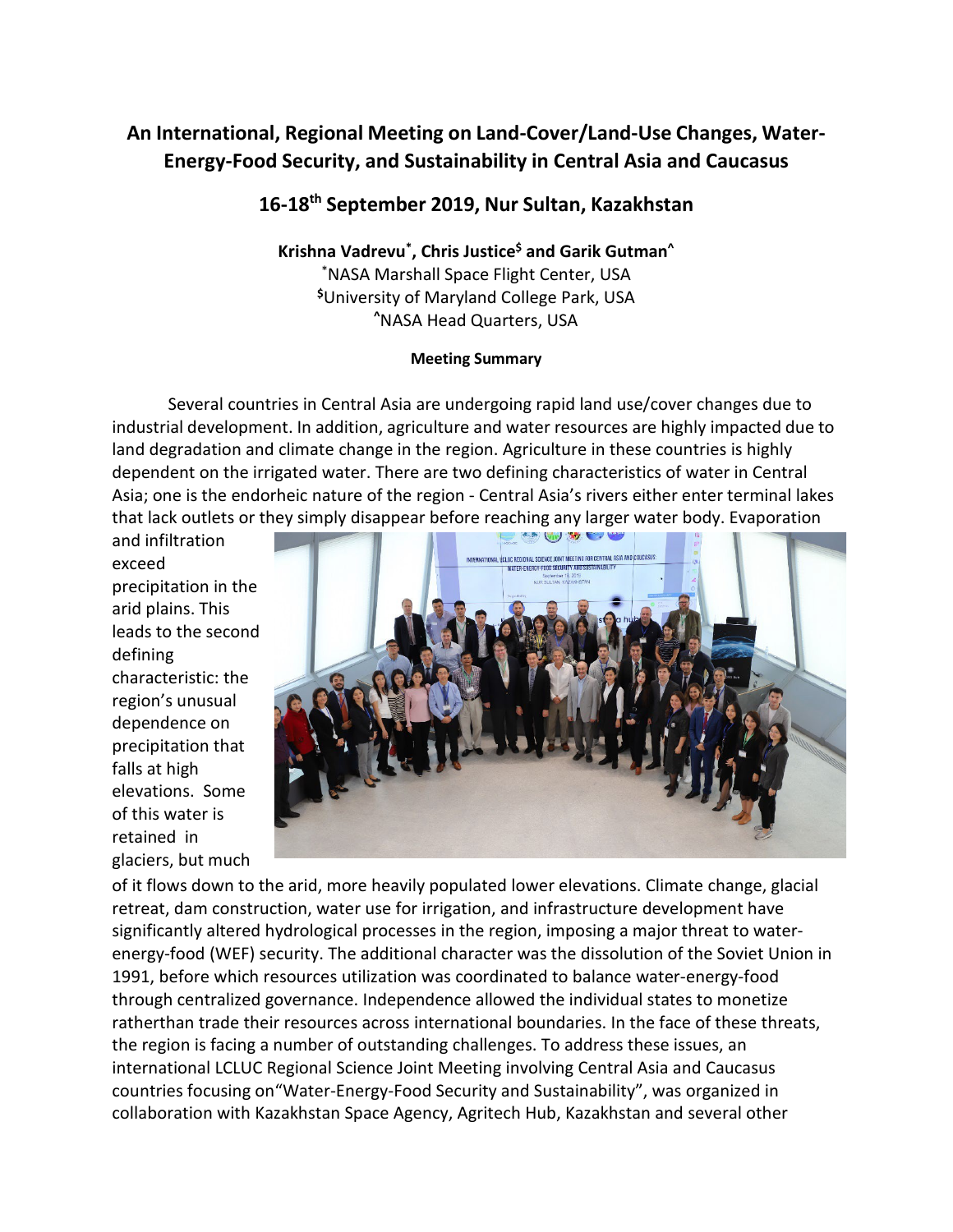regional and international partners which included the NASA Land Cover/Land Use Change Program, GOFC- GOLD program, START Inc., USA, Michigan State University, USA, University of Maryland CollegePark, USA, South/Southeast Asia Research Initiative (SARI), Monsoon Asia Integrated Research for Sustainability (MAIRS), International Finance Corporation, World Bank, Capital Normal University, China, Asian Development Bank, Xinjiang Institute of Ecology and Geography, China,Future Earth, Nanjing Agricultural University, etc. Nearly 85-participants from the US, Europe, and Central Asian countries attended the meeting.

The meeting focused on the following questions: Where are the land-cover and land-use changes occurring in Central Asia and Caucasus countries? What is the extent and over what time scale? How do the changes vary from year to year? What are the causes of land use/cover changes in Central Asian and Caucasus countries? How are they impacting Water-Energy-Food

(WEF) security in the region? How can we best develop sustainable pathways for the WEF systems in light of rapid climatological and differential socioeconomic changes? What geospatial technological tools, information, and knowledge do we have/need to assist decision-makers to achieve sustainable goals? How can underlying ecosystems best be managed to achieve long term sustainability?



The main objectives of the meeting were: a). To present the state-of-the-art remote sensing methods and technologies to quantify the spatial and temporal dynamics of natural resources including land, water, soil, and environment; b). To present ongoing research on the understanding of the underlying drivers and socioeconomic consequences; c). To explore regional synergies in collaborative efforts to holistically address the regional issues through GOFC-GOLD Central Asia Regional Information Network (CARIN) and Caucasus Regional Information Network (CaucRIN). d). To build regional capacities in the use of advanced observations, models, and theories to develop resources information base for long-term sustainable development in the region.

The meeting was organized into highly interactive workshop sessions. Each workshop followed a typical pattern starting with a). Setting the stage on the topic by an expert researcher; b). Highlighting the big issues in the topic area; c). State of the practice in remote sensing; d). How remote sensing can currently be used to address the selected issue; e). Regional expert presentations and examples of how regional groups are currently using remote sensing through a Case study; f). Open discussion on technologies,regional gaps and Priorities.

Day-1 included programmatic session entitled: Global, Regional and National Land-Use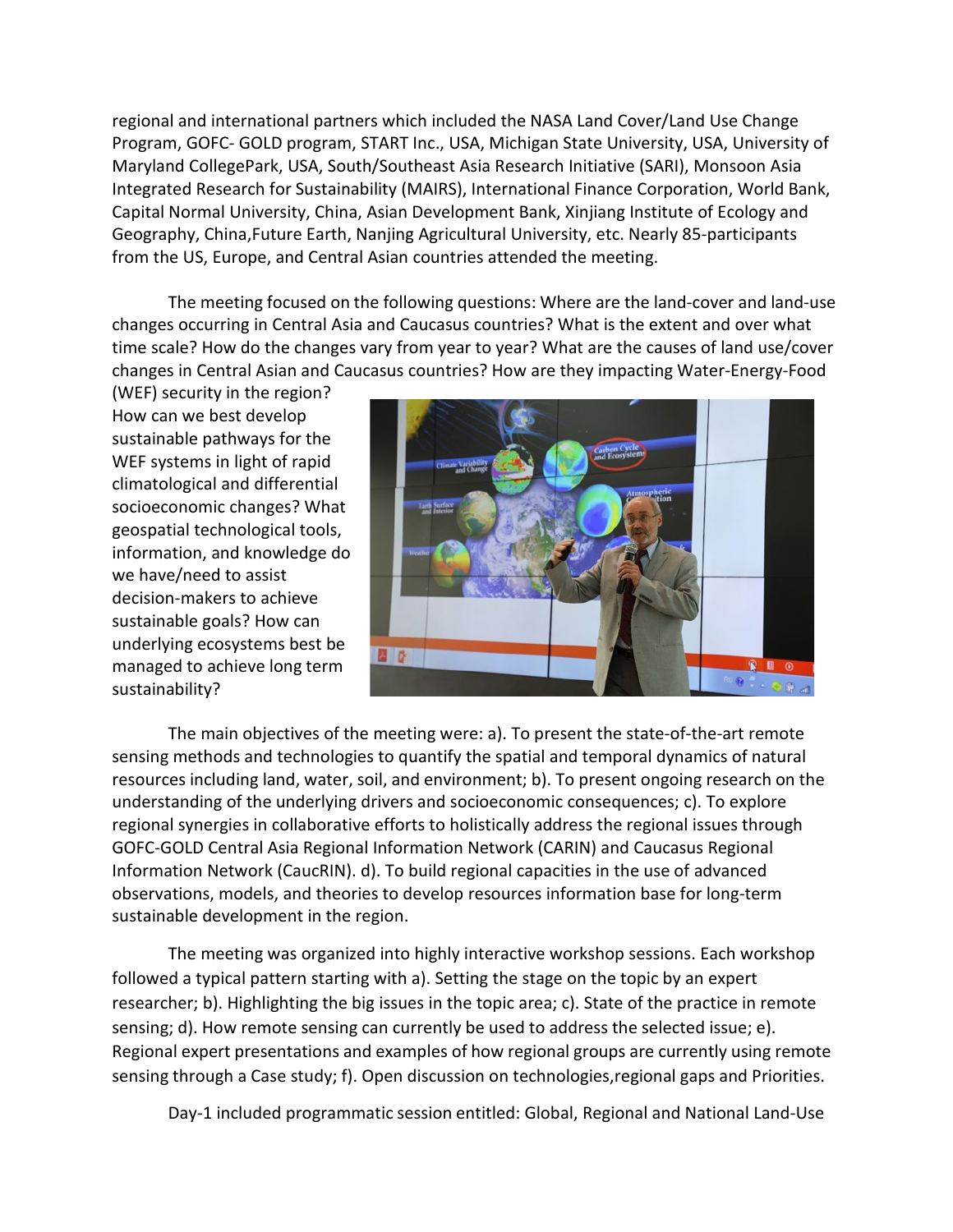and Land-Cover Change Science Programs – Initiatives & Challenges in the morning and two different parallel workshops in theafternoon entitled "Remote Sensing and Central Asia Rangelands and Agriculture" and "Remote Sensing in Urban and Regional Planning".

Day-1 session presenters highlighted the need for improved land use/cover change inventories in the region through synergistic use of remote sensing data such as Landsat, Sentinels, RADAR including very high resolution spatial data from the commercial sources. Specifically, Dr. Garik Gutman (NASA HQ) stressed that several global products such as on forest cover change, urban, fires, and others are being developed and they need calibration and validation involving regional scientists and that NASA LCLUC program is committed to working with international partners. He emphasized that that the international partnership is mandatory to maximize our Earth observations which can benefit large communities. He also urged researchers to focus on latest advancements in the land use change science such as fusing observations from: Optical remote sensing data at nested multi-spectral resolutions (300m30m3m0.3m); Optical mid-resolution (10-30m) from different sources, e.g. Landsat+Sentinel2; and Optical and microwave (radar), e.g. Landsat & Sentinel-1.

Specific to rangelands, Central Asian countries have huge areas with future livestock potential. Geospatial technologies and modeling tools to assess the potential livestock production in rangelands is an important area of research useful to locals. In Kazakhstan, US Department of Agriculture (USDA) in collaboration with Michigan State University is working on integrating satellite observations, drones, and field-level data for rangeland and livestock assessment. A preliminary assessment of compiling the baseline data such as on the historical climate, topography, vegetation data has already been collected. Grazing suitability maps and forage indicator maps were generated. In overall, the session highlighted the potential of vast rangelands and livestock potential in Kazakhstan and Central Asian countries.

Remote sensing in urban and regional planning session highlighted typical urban planning issues in the Central Asian countries and more specifically Kazakhstan. After the initial presentations, most of the discussion focused on urbanization in Kazakhstan. The big cities in Kazakhstan face pollution problems; mainly because of the power stations (Coal is used to heat water in the winter and air is getting polluted). Specific to Almaty city, it has more inhabitants and densely populated; the city and the surrounding areas are vulnerable to landslides. The cityof Nur Sultan is a newly developed city; the infrastructure is good, however, one cannot go anywhere without a car (walkability issues). The city also has low drinking water quality which provokes health problems. Kazakhstan (KZ) operates 3 very good airborne sensors, and 2 satellites.

Kazakhstan monitors land cover/ use on a wall to wall basis (forest, agriculture, etc.) by a national company with VHR satellite images (e.g. operated by Planet, DigitalGlobe) in tandem with images acquired by the two KZ satellites. Geoeye, Worldview, and other VHR data are accumulated in a big archive to generate a big orthomosaic for the country. Also, KZ started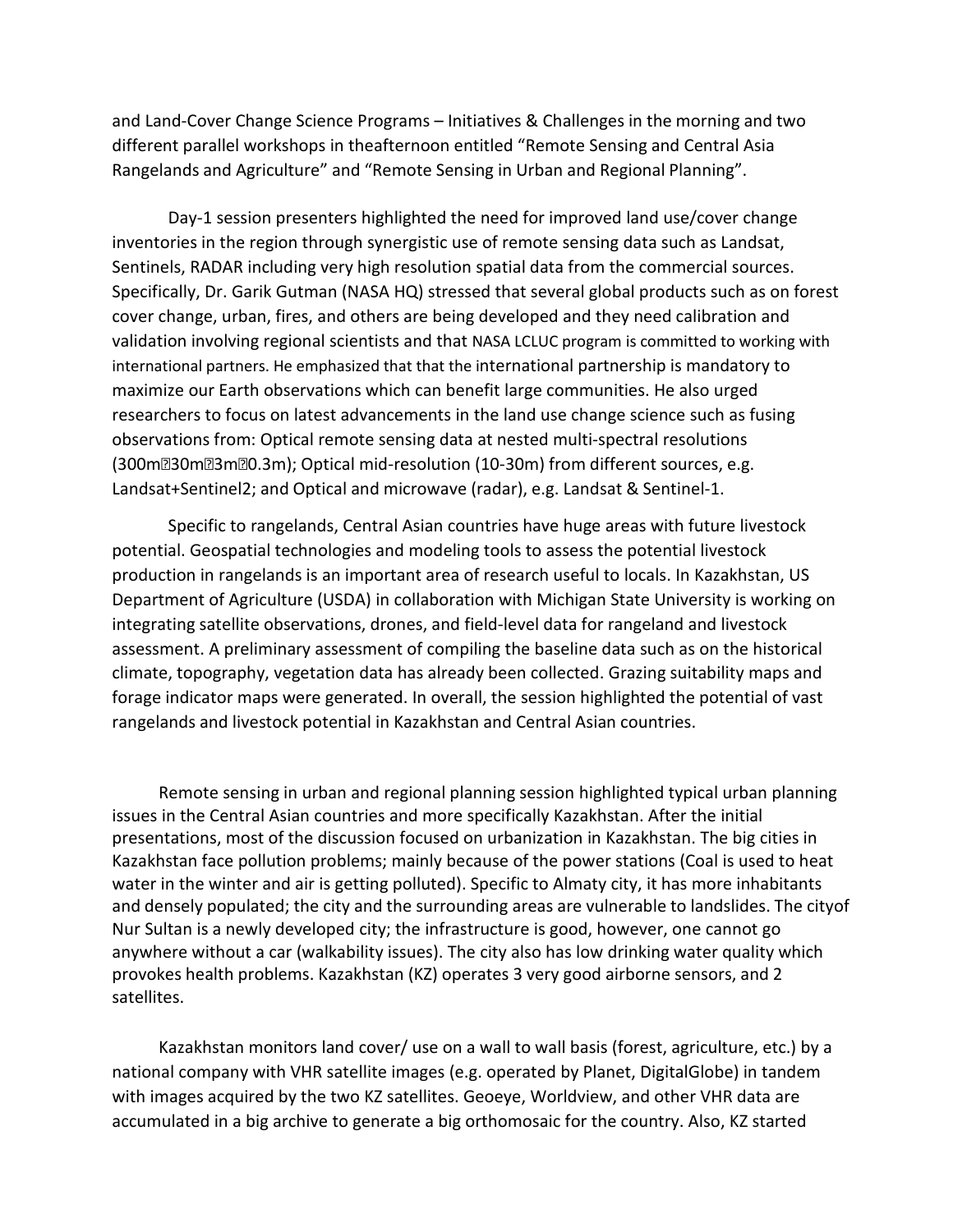creating – selectively -3D models of the cities with 5-10cm resolution (e.g. Almaty for city monitoring and identification of places that develop in a more fast pace than others. For the mountains around Almaty there is a project implemented to generate a 3D model of the mountains with the intention to create ski resorts. A geoportal for KZ will be created and everyone will have access to buy or to see data and products. Knowledge gaps: There is a need to monitor permanently land deformation, for example with InSar technology. There is no historical data for monitoring the urban environment and patterns; also, there are no solutions to monitor heat efficiency of the buildings (e.g. like Building Information Management system or Urbanfluxes EU project: [http://urbanfluxes.eu/\). N](http://urbanfluxes.eu/))ight lights research is interesting for the audience. Specific to data, it is difficult to access; difficulty to fly drones, as there are many regulations and it is not easy to get permissions; and data may be kept confidential.

Day-2 focused on the GOFC-GOLD regional networks, with three different morning sessions a). "Caucasus Regional Information Network (CaucRIN) Presentations", b). "Experience from the existing GOFC-GOLD networks" and c). "Central Asia Regional Information Network (CARIN), Revival of Network and Way Forward Presentations". In the afternoon, two different parallel workshops were organized – "Hydrological modeling, flood and water quality assessment" and "Urban monitoring and Illegal Waste Disposal".

The GOFC-GOLD sessions highlighted the need for improved data sharing, broad participation of engagement of local agencies, governments, institutions, NGO's and international organizations. Several presentations stressed the need for strengthening regionalnetworks through research, capacity building and training opportunities through



active engagement/partnership enhancements. The Hydrological modeling, flood and water quality assessment workshop highlighted the importance of water resource research in the Central Asian countries and integrating remote sensing, ground-based data and modeling studiesfor addressing Food- Water-Energy nexus issues. Specific to urban monitoring and illegal waste dumping, several participants agreed that not much has been done on the topic and there is a

huge potential to integrate very high resolution satellite to address the issue. In this session,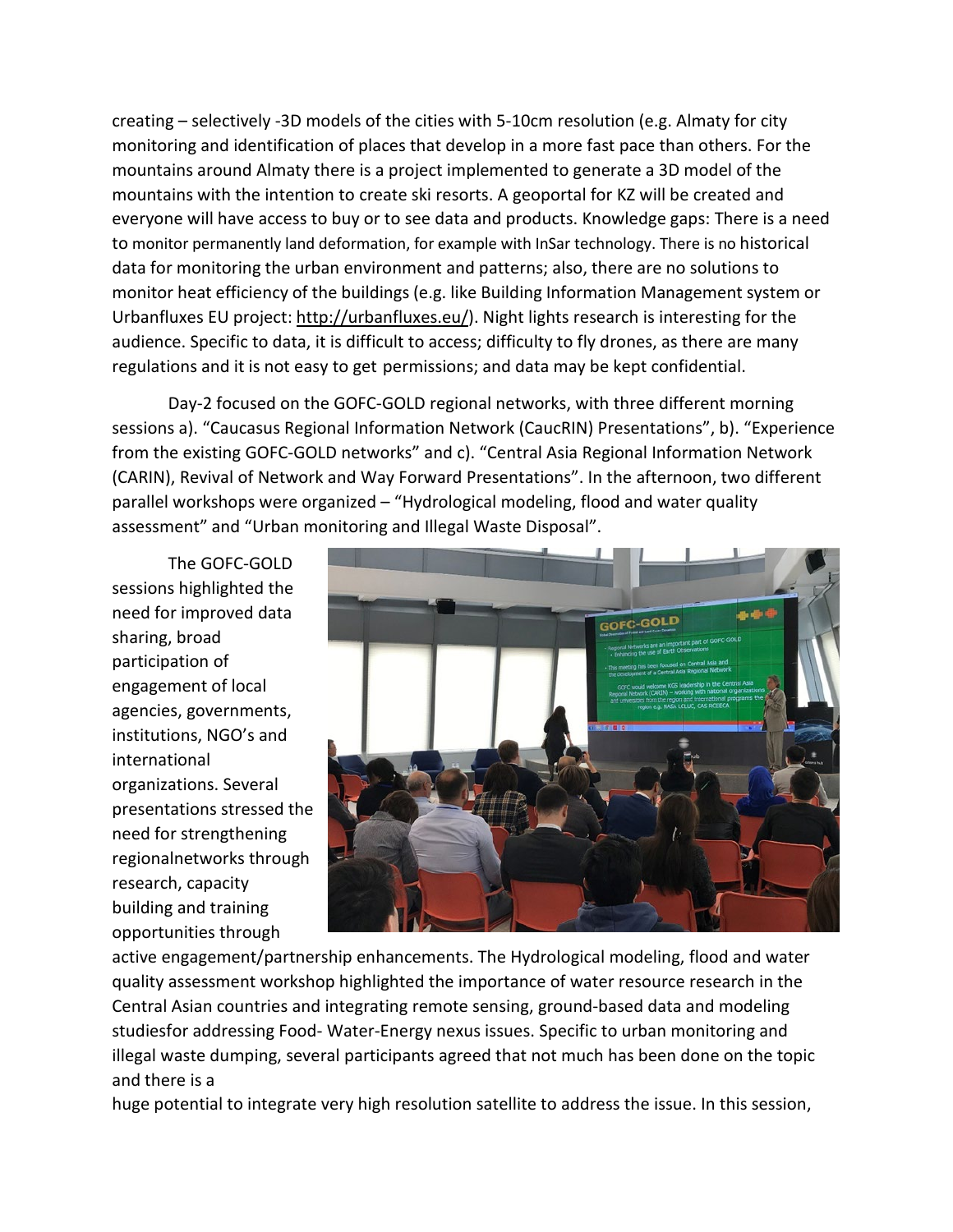two different workshops were organized a). change detection methods and technologies; b).remote sensing map accuracies and best practice guidelines - which showcased the potential of geospatial technologies for urban mapping/monitoring studies.

On the Day-3, a mini-conference entitled "Central Asian Conference on Space Technology and Regional Issues" was organized at the Astana Hub, Kazakhstan. The conference was attended by the Minister, Aerospace, Kazakhstan and several other high level dignitaries. Regional presentations included the NASA LCLUC program, GEOGLAM agriculture, USDA/Michigan State University collaborative project presentation on rangelands and livestock, presentation and demonstration on the open source software developed by the FAO for land monitoring and field data collection, including report back presentations from the previous two day workshops. Most important, the session included high level recommendations that came from the previous day breakout sessions for the local managers, policy makers, space agency representatives and researchers. The recommendations include: a). Active participation of local agencies and researchers in the international programs such as CEOS, GEOGLAM, GOFC-GOLD to have higher visibility on the international stage and leadership in the Central Asia region. It was inferred that increased participation in international programs will help to see how other countries organize and manage common problems e.g. data management and dissemination, publicprivate-partnerships and common satellite applications. B). Developing pilot projects, training programs, joint proposals, e-learning modules involving local, regional and international scientists; C). Improved data access and visibility to Kazakh data for national benefit through reducing the permission obstacles, remove data silos within agencies and free and open access to Kazakh satellite data to enable research and innovation on data processing and analysis; this will fuel private secret to generate value added products to serve the community; D). Kazakhstan government and space agency to provide support to enable the above recommendations to be realized through in-kind supp9ort, national funding and international co-funding. All the above recommendations were received by the attendees and the Minister.

The meeting ended with the vote of thanks to all the meeting sponsors including the KazakhstanSpace Agency, Aerospace committee, local, regional and international organizations and specifically participants for their expertise and discussion on how to enhance the use of Earth Observations in in Central Asia.

------------------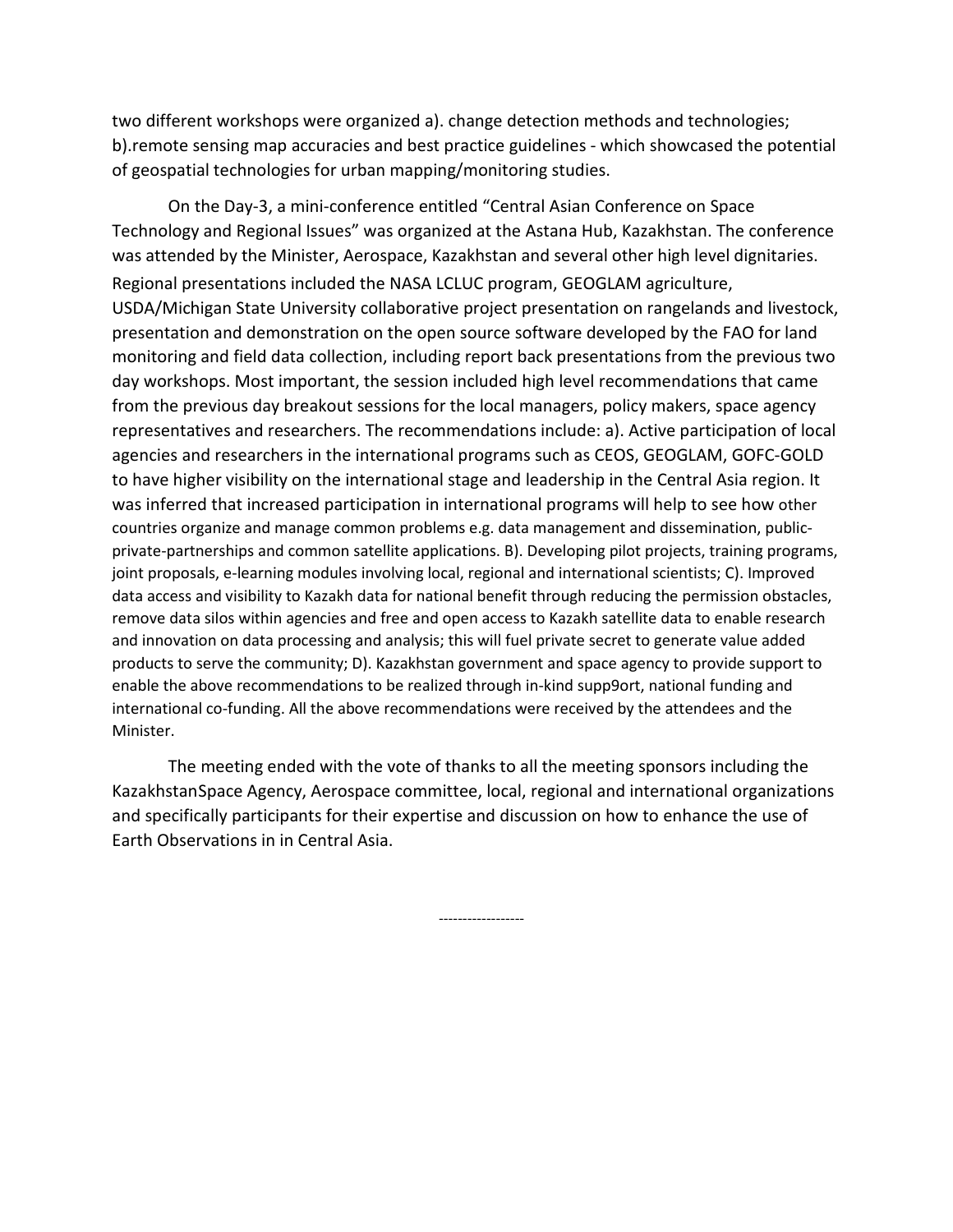# **International LCLUC Regional Science Joint Meeting for Central Asia and Caucasus: Water-Energy-Food Security and Sustainability**

# **Nur Sultan, Kazakhstan**

# **09/16/2019 - 09/18/2019**

#### **DRAFT AGENDA**

#### **Day 1 (Sep 16, Monday) – Opening, Programs and Regional Efforts** Venue: Hilton Garden Inn, Nur-Sultan, Kazakhstan

#### **09.00 Introduction and Welcome**

Marat Beksultanov, Director, AgriTech Hub Kazakhstan

#### **09:15 Opening Speech**

Marat Nurguzhin, Vice-Minister, Ministry of Digital Development, Innovations and Aerospace Industry, Kazakhstan

#### **09:45 Meeting Objectives**

• Chris Justice, University of Maryland

#### **10.00 Programmatic Session: Global, Regional & National Land-Use and Land-Cover Change Science Programs – Initiatives & Challenges**

- The NASA LCLUC science and GOFC-GOLD networks – Garik Gutman, NASA HQ, USA
- LCLUC-related initiatives at Agritech and restoration of CARIN – Marat Beksultanov, AgriTech Hub Kazakhstan
- LCLUC-related activities in Caucasus under CaucRIN – Georgi Ghambashidze, Agriculture University, Georgia

## **11.00 Tea/Coffee Break**

## **11:30 Programmatic Session (continues)**

- Capacity Building activities in LCLUC Program – Krishna Vadrevu, NASA Marshall Space Flight Center, USA
- Past experience and moving forward: Urumqi->Almaty->Tashkent->Nur Sultan – Jiaguo Qi, Michigan State University, USA
- Experience of SCERIN-MedRIN liaison
	- Ioannis Manakos, Centre for Research and Technology Hellas (CERTH), Greece

## **12:30 Lunch Break**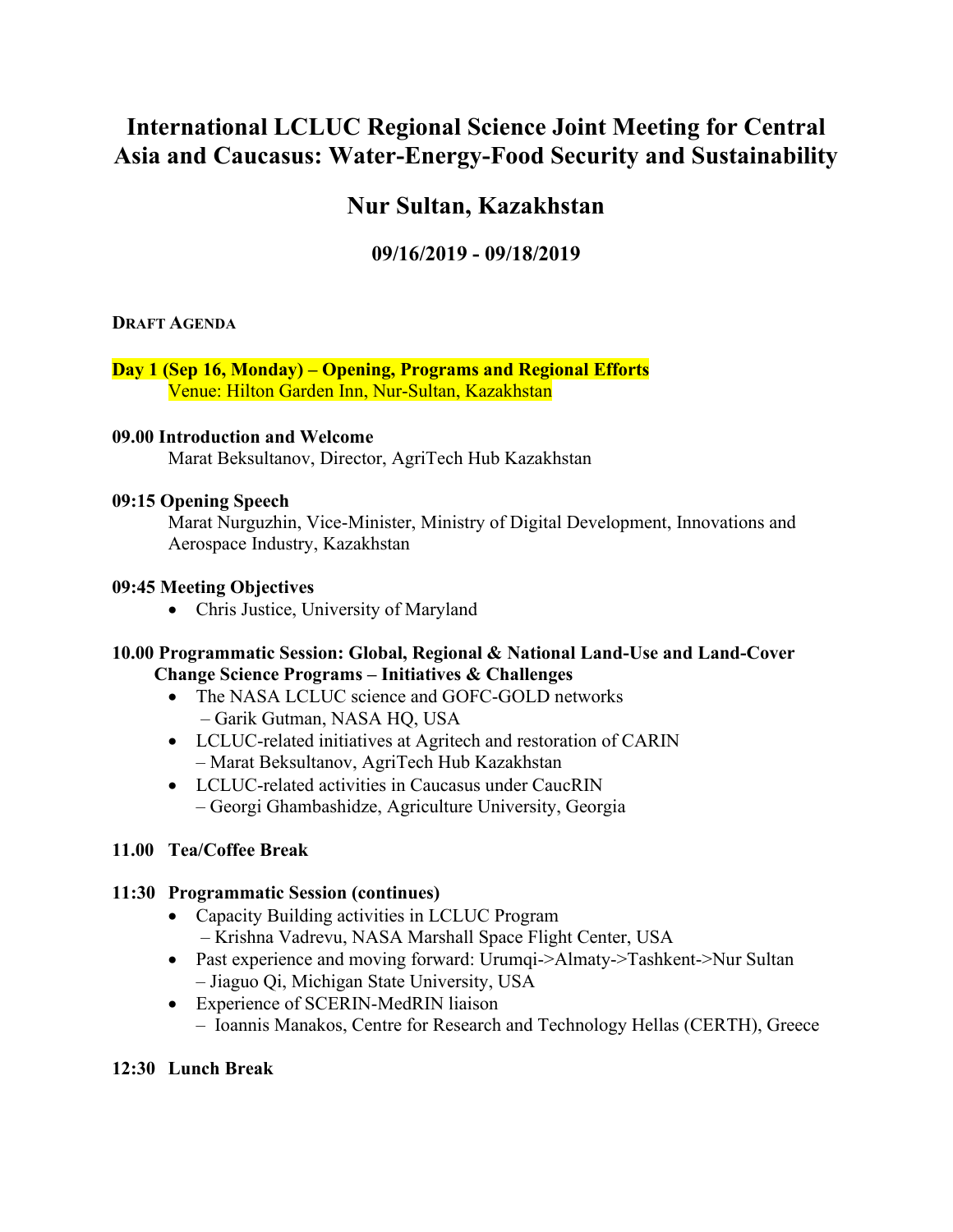#### **13:30 Parallel Workshop 1: Remote sensing and Central Asia Rangelands and Agriculture**

- 13**:**30 Setting the stage (Geoffrey Henebry)
	- Presentation on State of the Practice on Rangeland and Agriculture monitoring
		- Geoff Henebry Rangelands
		- Mutlu Ozdogan Agriculture
- 14:00 Central Asia and Kazakhstan Expert presentations Moderator: Diana Dushniyazova
- 15:00 **Coffee break**
- 15:30 Kazakhstan Case Studies Akmola Oblast
	- Livestock Value Chain Assessment Project (Jiaguo Qi)
- 16:00 Panel discussion on latest technologies, gaps, and priorities Moderator: Chris Justice Rapporteur (Geoffrey Henebry)
- 18:00 Workshop wrap up and write report

#### **13:30 Parallel Workshop 2: Remote Sensing in Urban and Regional Planning**

- 13:30 Setting the stage (Volker Radeloff) Presentation on State of the Practice on Urban Remote Sensing Including Pollution
	- Krishna Vadrevu
	- Pontus Olaffson Remote Sensing Map Accuracies and Best Practice Guidelines
- 14:00 Central Asia and Kazakhstan Expert presentations
- 15:00 **Coffee break**
- 15:30 Urban Case Studies Pelei Fan Panel discussion on latest technologies, gaps, and priorities Moderator: Volker Radeloff Rapporteur Ioannis Manakos
- 17:00 Workshop wrap up and write report
- **19:00 Reception**

## **Day 2 (Sep 17) – GOFC-GOLD Mini-Summit and Regional Efforts** Venue: Hilton Garden Inn, Nur-Sultan, Kazakhstan

#### **9:00 Caucasus Regional Information Network (CaucRIN)**

- 9:00 Setting the stage (Mutlu/Volker, University of Wisconsin)
- 9:15 Presentations
	- Armenia (Ani Melkonyan)
	- Georgia (Georgi Ghamashidze)
	- Turkey (Mutlu)

#### **9:45 Experience from the existing GOFC-GOLD networks**

- SCERIN (Jana Albrechtova (Charles U., Czech Rep.) / Ioannis Manakos, Centre for Research and Technology Hellas, Greece)
- MedRIN (Ioannis Gitas, University of Thessaloniki, Greece)
- SARIN / SEARRIN (Krishna, NASA MSFC, USA)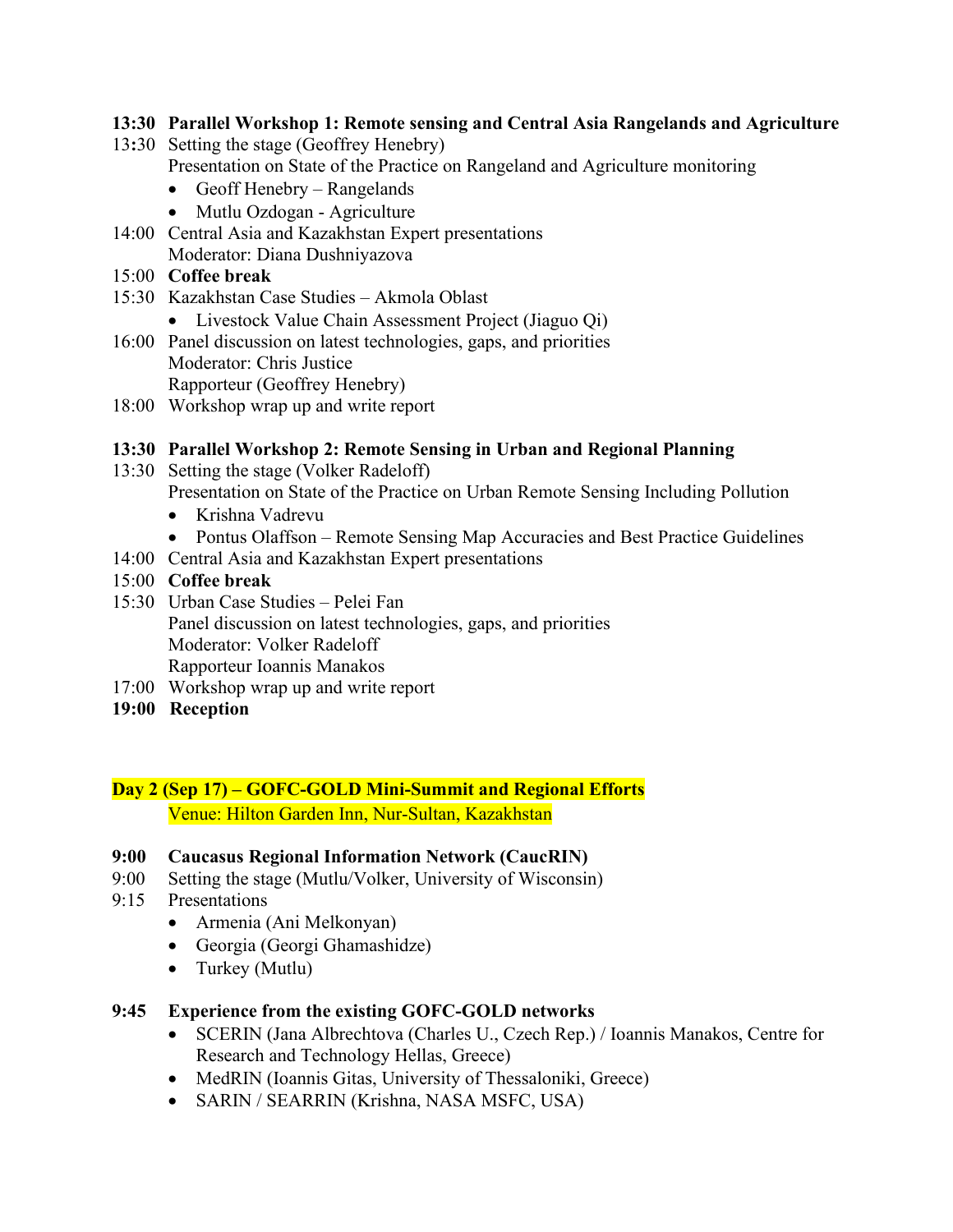## **10:30 Coffee Break**

## **11:00 Central Asia Regional Information Network (CARIN), Revival of Network and Way Forward**

11:00 Roundtable: Participants/Representatives of the following countries

Moderators: GOFC-GOLD Chair (Chris Justice), GOFC-GOLD Coordinator (Krishna Vadrevu), LCLUC Program Manager (Garik Gutman)

- Kyrgyzstan (Temirbek Bobushev, American University of Central Asia)
- Tajikistan (Hasan Safarov, Tajik Agrarian University)
- Uzbekistan (Alim Pulatov, Tashkent Institute of Irrigation and Agricultural Mechanization Engineering)
- Kazakhstan (Marat Beksultanov, AgriTech Hub)
- China (Wenjiang Liu, Xinjiang Institute of Ecology and Geography, CAS, China)
- Mongolia (Amarjargal Amartuvshin, or Jiquan Chen)

## **12:30 Lunch**

## **13:30 Parallel Workshop 3: Hydrological modeling, flood and water resources assessment**

13:30 Setting the stage (Jiaguo Qi, Michigan State University)

Presentation on State of the Practice in Hydrological modeling, flood and water resource assessment

- Sridhar Venkataramana, Virginia Technological University, USA
- Prof.V.M.Starodubtsev, National University of Life and Environmental Sciences, Ukraine
- 14:00 Central Asia and Kazakhstan Expert presentations

## 15:00 **Coffee break**

- 15:30 Case study Water resource use assessment in Turkestan
	- Jiaguo Qi (MSU)
	- Marat Beksultanov (AgriTech Hub)
	- Geoff Wright (USAID)
- 17:00 Panel discussion on latest technologies, gaps, and priorities Moderator: Sridhar Venkataramana, Virginia Technological University, USA Rapporteur: Marat Beksultanov (AgriTech Hub)
- 18:00 Workshop wrap up and write report

## **13:30 Parallel Session 4: Illegal Waste Disposal Detection with Remote Sensing**

13:30 Setting the stage:

Presentation on State of the Practice in Change Detection with Remote sensing

- 14:00 Central Asia and Kazakhstan Expert presentations
- 15:00 **Coffee break**
- 15:30 Panel discussion on latest technologies, gaps, and priorities Moderator: Rapporteur:
- 17:00 Workshop wrap up and write report